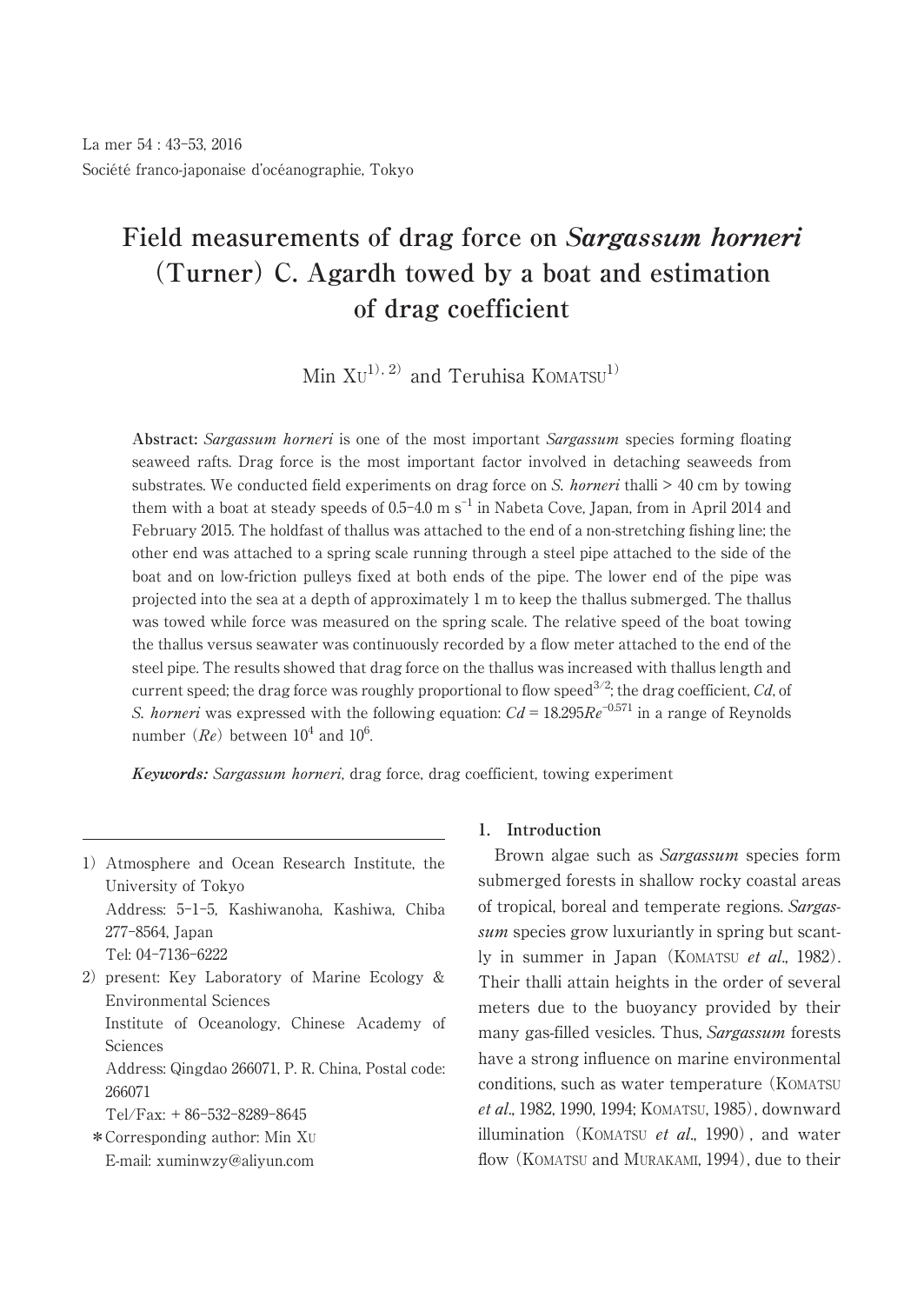physical structure, pH (KOMATSU and KAWAI , 1986), and dissolved oxygen concentrations (KOMATSU, 1989), which are a product of photosynthesis and respiration. Commercially important fish, such as flying fish (e.g., *Hirundichthys*  $ox \vee c \neq b$  alust and Japanese halfbeak (*Hyporham*phus sajori) (IKEHARA and SANO, 1986), spawn in Sargassum forests in spring, whereas abalone and turban shells use forest habitats as feeding and reproductive grounds. Larvae and juveniles, such as Sebastes inermis, use Sargassum forests as nursery grounds (FUSE, 1962). Therefore, Sargassum forests play very important ecological roles in nearshore coastal waters.

Some Sargassum species are detached from substrates by strong waves when they become large in spring (YOSHIDA, 1963). Sargassum species, which are detached from the substrate and float due to the buoyancy effect produced by their vesicles, are called Nagare-mo in Japanese which means drifting  $(Nagare)$  seaweed  $(mo)$ (YOSHIDA, 1963). Although some become stranded on the beach, others are transported offshore by surface currents. Floating seaweeds are hosts for flora and fauna (CHO et al., 2001; THIEL and GUTOW,  $2005$ ; ABé et al.,  $2012$ ) and serve as spawning and nursery grounds for many marine fish (SENTA , 1986; THIEL and GUTOW , 2005) , including flying fish and Pacific saury (Cololabis saira). Japanese halfbeak spawn eggs with filaments in floating seaweed (KOMATSU et al., 2009) , and yellowtail (Seriola quinqueradiata) and Japanese horse mackerel (Trachurus japonicus) juveniles accompany floating seaweed rafts (SENTA, 1986).

Sargassum horneri (Turner) C. Agardh is a very important contributor to floating seaweed rafts in waters off the coast of northeastern Asia, in particular the East China Sea, where the rafts consist only of S. *horneri* thalli (KOMATSU et al., 2007; KOMATSU et al., 2008, 2014b; Mizuno et al., 2014) . This species is widely distributed from Hokkaido Island in the boreal zone, to the northern part of Kyushu Island facing the East China Sea, and the center of Honshu Island facing the Pacific Ocean, and along Chinese continental coast facing the East China Sea in the temperate zone (UMEZAKI, 1987; KOMATSU et al., 2014a). These plants grow several meters long, have high biomass and play important ecological roles in coastal waters as mentioned above. Moreover, S. horneri is one of the most important edible seaweeds in Japan (IKEHARA, 1987) and Korea (AJISAKA, personal communication).

In this study, we focused on S. horneri, which is a very important species in seaweed beds and floating seaweed rafts, from a fisheries and biodiversity perspective. Dislodgment of S. horneri is key to understanding the generation of floating S. horneri. SUGAWARA et al. (1998) revealed that, on kelp, the drag force is much more important than the added mass force in a recirculating tank system that generated an oscillating current flow under long wave conditions, similar to the swell produced by a typhoon. As the latter force is negligible, only the former force dislodges kelp under long wave conditions. The drag force, Fd, exerted on an organism by water flow under long wave conditions can be expressed by the following equation  $(e.g., K0E)$ . 1977):

$$
Fd = 1/2 \, \rho \, A \, Cd \, U^2,\tag{1}
$$

where  $\rho$ , A, Cd and U are the mass density of the fluid, area of an organism vertically projected to flow direction, drag coefficient (depending on the shape of the organism), and fluid speed relative to the speed of organism, respectively. Drag force is proportional to fluid speed squared. Cd can be estimated from A, U and Fd. Fd can be estimated at different flow speeds under long wave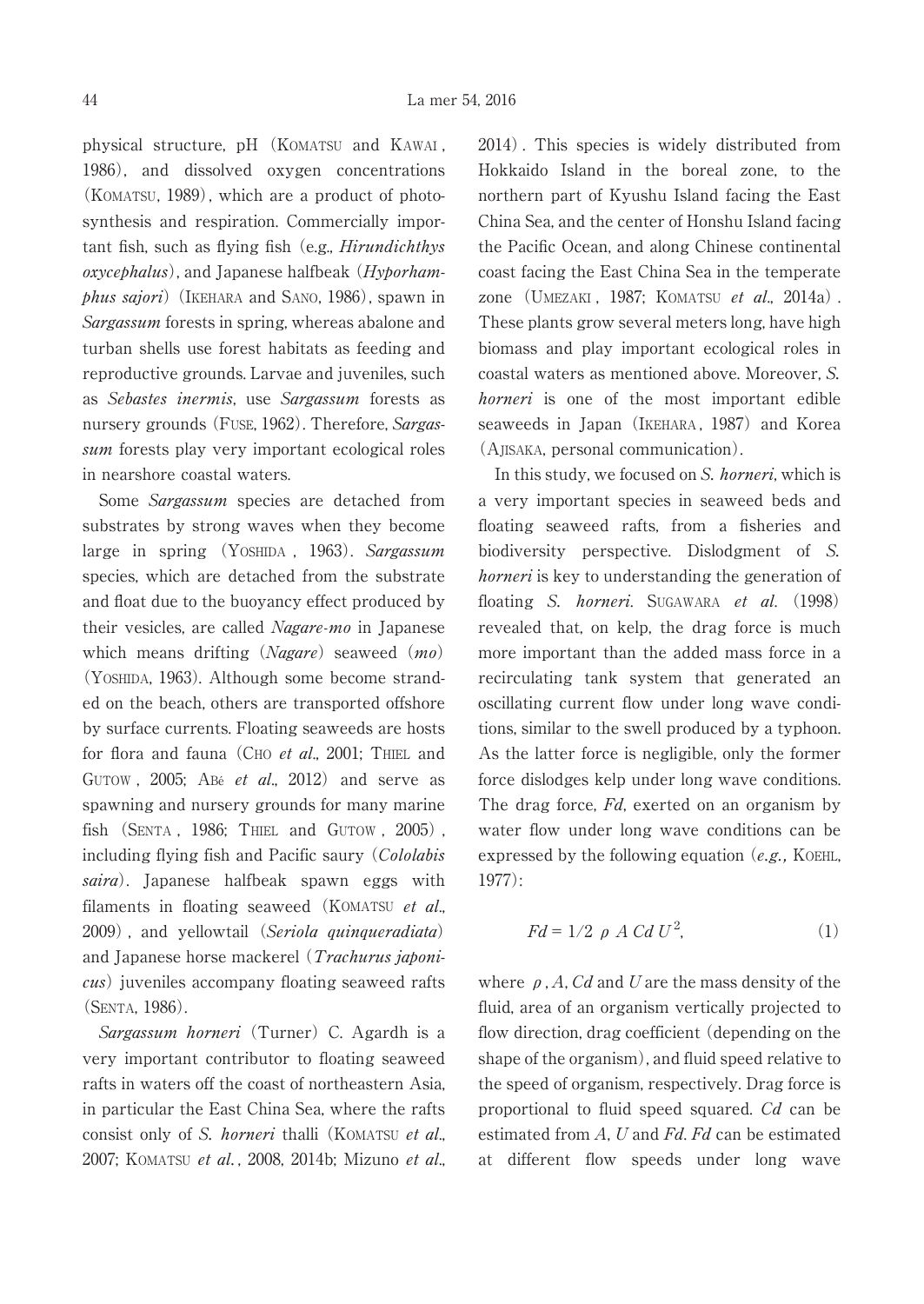

**Fig. 1.** Map showing Izu Peninsula (a) and the field experiment site in Nabeta Cove near Shimoda (b).

conditions if Cd is given.

Hydrodynamic force is important during the life history of an annual species, such as S. horneri, particularly for large-sized individuals (because of the large value of  $A$ ). It is difficult to measure drag force on a large S. horneri thallus in an experimental tank. Thus, the present study measured drag force on S. *horneri* thalli > 40 cm to obtain their drag coefficients by field experiments.

### **2. Materials and Methods**

### **(1) Study site and field experiment**

The study site was located in Nabeta Cove near Shimoda in the southernmost part of Izu Peninsula, Japan (Fig. 1). Nabeta Cove is located near the Shimoda Marine Research Center of Tsukuba University, and consists of rocky beds sheltered from waves.

Scuba divers randomly collected 13 S. horneri individuals with thalli  $> 100$  cm long on 16 April 2014, and 32 individuals with 40-200 cm long thalli on 24 February 2015 (Table 1). After collecting the samples, these thalli were maintained in an outdoor tank with running filtered seawater and covered with sheets of black cloth for about 24 h. Field experiments to measure the drag force on 25 samples in total under steady flow conditions were conducted near Nabeta Cove on 17 April 2014 and 25-26 February 2015. The method used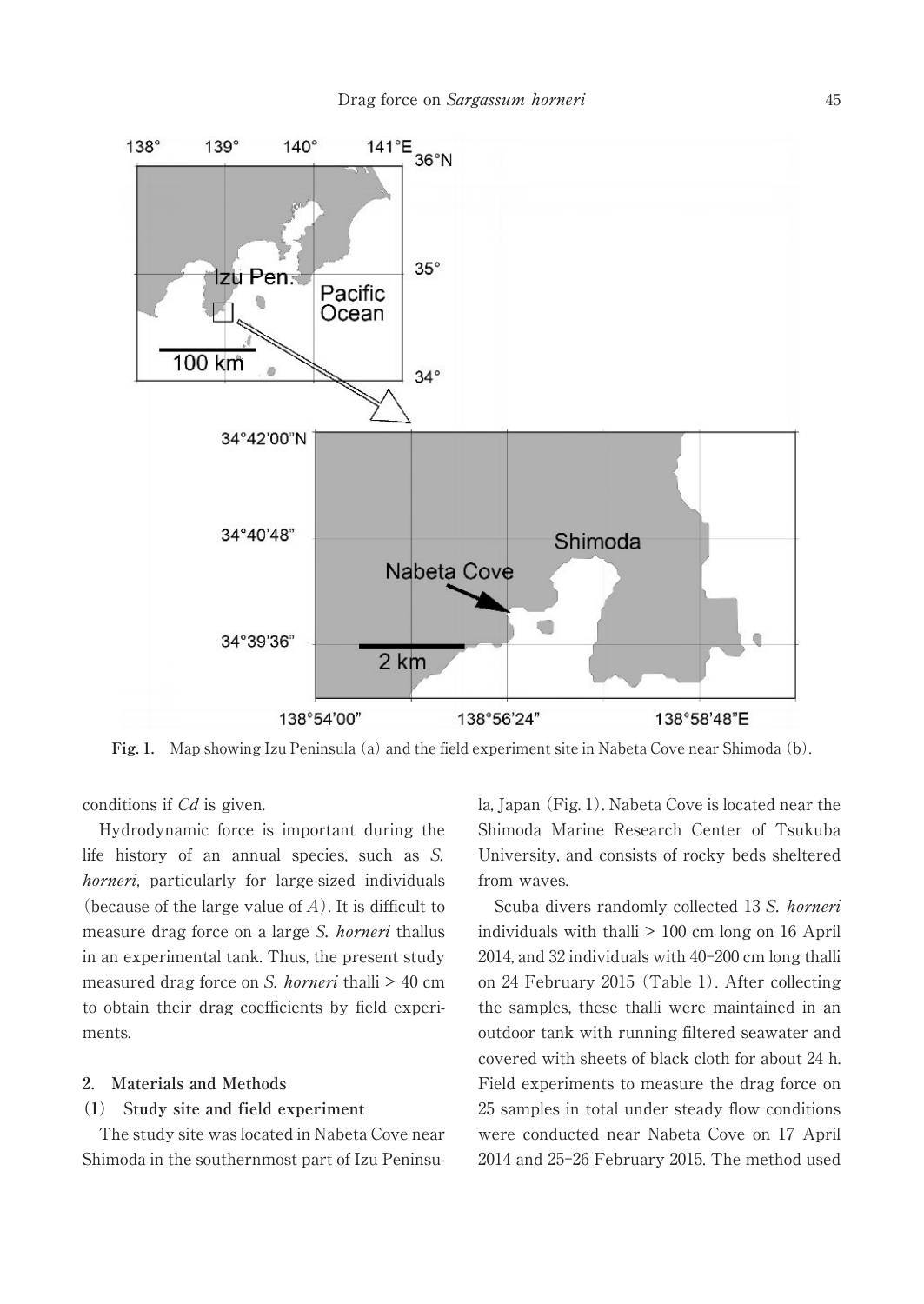**Table. 1.** Number of samples belonging to thallus length groups of 40-50, 50-100, 100-150, 150-200 and > 200 cm collected on 16 April 2014 and 24 February 2015.

| Thallus length<br>group (cm) | 16 Aprl 2014 | 25 February<br>2015 |
|------------------------------|--------------|---------------------|
| $40 - 50$                    |              | 2                   |
| $50 - 100$                   |              | 19                  |
| $100 - 150$                  | 4            | 5                   |
| $150 - 200$                  | 2            | 6                   |
| > 200                        | 6            |                     |
| Total                        | 13           | 32                  |



**Fig. 2.** Schematic diagram showing the system used to measure drag force on a Sargassum horneri thallus towed at a constant speed by a boat.

to measure drag force on seaweeds was based on UTTER and DENNY (1996) , who measured drag force on *Macrocystis pyrifera* (Linnaeus) C. Agardh. A thallus was attached to the end of a non-stretching fishing line; the other end was attached to a spring scale running on low-friction pulleys through a vertical steel pipe attached to the side of the boat (Fig. 2). A steel pipe was projected into the sea at a depth of approximately 1 m to keep the sample thallus submerged at a position out of the wake of the boat. The thallus was towed behind the boat at a constant speed, and the drag force was read from the spring scale and recorded in a notebook. Drag force of only the line without thallus was also measured at each speed as offset force, which was subtracted from drag force with a thallus. The relative speed of the boat towing the thallus versus seawater was recorded by a flow meter (PD3GT; Little Leonard) attached to the end of the steel pipe. The spring scale used for the *in situ* experiments was calibrated with known weights before each experiment. Each thallus was towed at three or four constant speeds, and four spring scale readings were taken at each speed.

The slowest thallus towing speed was  $0.5 \text{ m s}^{-1}$ , because the thallus was parallel to the displacement direction of the boat. HASEGAWA (1999) also reported that the surface area of Sargassum species vertically projected to flow direction tends to constant at a speed  $>$  0.5 m s<sup>-1</sup> . BETTIGNIES et al. (2013) reported that seaweeds experienced water flow of  $2-4$  m  $s^{-1}$  during a storm in Marmion Lagoon, 20 km north of Perth, Western Australia. Therefore, we set  $4.0 \text{ m s}^{-1}$  as the maximum speed. Each thallus was towed at three or four constant speeds, including the minimum and maximum speeds.

After the field experiment, all samples were immediately transported to the laboratory, where they were frozen until the morphological measurements were taken. After thawing, thallus length was defined as the distance from the bottom of the holdfast to the top of the longest lateral branch  $(\pm 1 \text{ cm})$  using a 30-cm ruler. The wet weight of the thallus was measured with a balance  $(\pm 2 \text{ g})$  (CR-5000WP; Custom) after removing seawater with a paper towel. The onesided surface area of thallus was measured in units of 0.01  $\text{cm}^2$  using ImageJ software (ver. 6.4; National Institutes of Health, Bethesda, MD, USA) that can calculate area from a digital image. We estimated the one-sided surface area of each thallus used in the experiments by applying the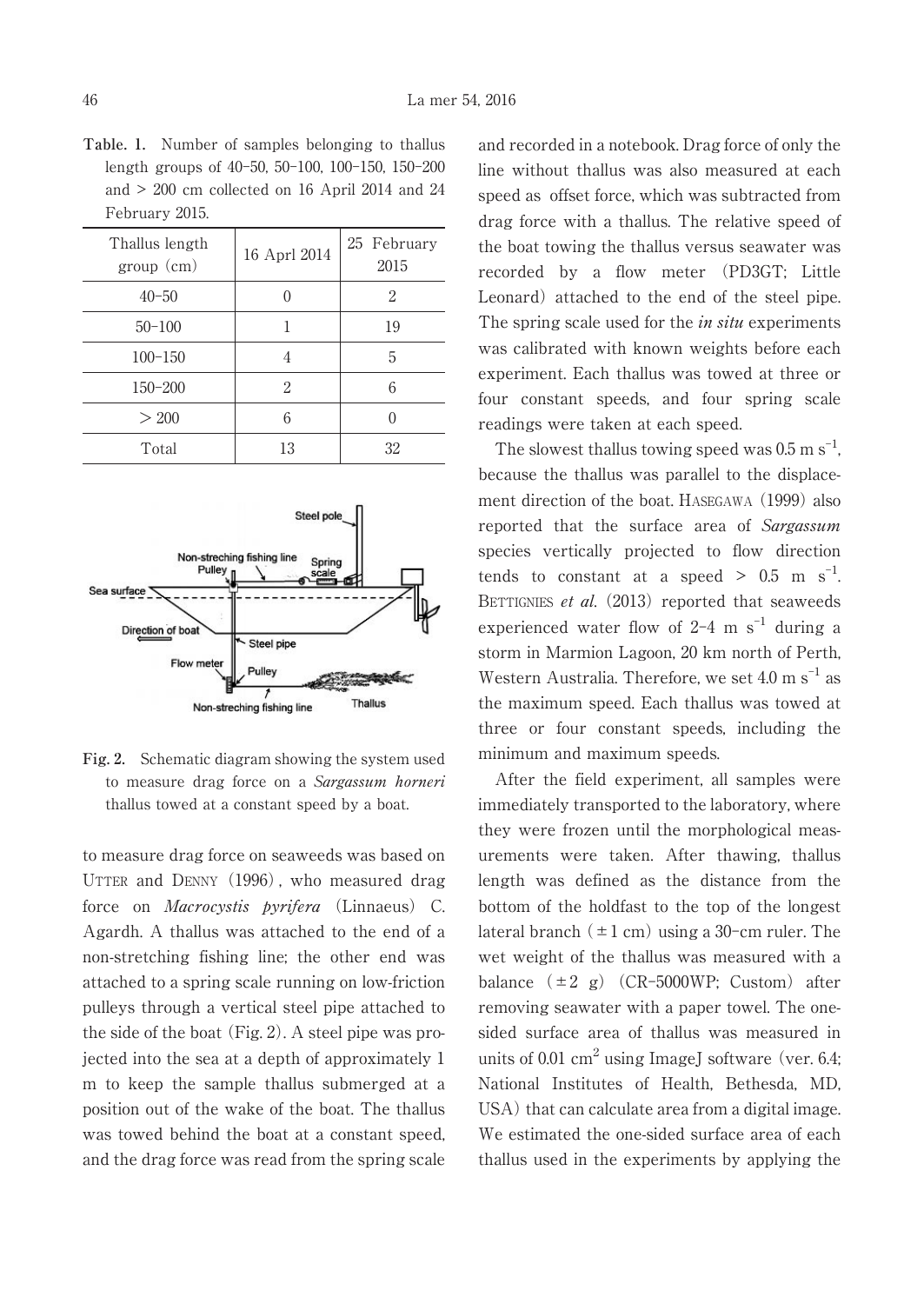ImageJ software to a digital image of a thallus taken with a digital camera (DMC TX-1; Panasonic, Tokyo, Japan) set above the thallus. An area of each image was scaled with an edge of 5 cm of square paper pictured with the sample. The area of a given thallus was based on the mean data of five images of that thallus.

Thallus length may be related to one-sided surface area and/or wet weight. Thus, the relationship between thallus length and onesided surface area, and between thallus length and wet weight, were examined. The S. horneri samples were divided into length groups at 50-cm intervals from 50 to 200 cm. Samples with thallus lengths of  $40-50$  cm and  $> 200$  cm were classified into two different groups, respectively.

Drag force was given by equation (1). As the salinity in Nabeta Cove was about 30, the mass density of seawater,  $\rho$ , at 20°C on 17 April 2014, and at 15℃ on 25-26 February 2015, was 1.021 and  $1.022 \text{ g cm}^{-3}$ , respectively. The one-sided surface area of each thallus was used as A in equation (1).

The Reynolds number, Re, is defined as follows:

$$
Re = \frac{UL}{v},\tag{2}
$$

where  $L$  and  $\nu$  are the characteristic length of a thallus and kinematic viscosity of a fluid, respectively. We used the square root of one-sided surface area of each thallus as the characteristic length for each thallus to calculate its Re at different U. Seawater temperatures on 17 April 2014 and 26 February 2015 were 20 and 15℃, respectively, and the kinematic viscosities of the seawater at 20 and 15℃ were 0.01054 and 0.01188 cm<sup>2</sup> s<sup>-1</sup>, respectively (INTERNATIONAL TOWING TANK CONFERENCE, 2011).



**Fig. 3.** Wet weight (W) (a) and one-sided surface area (A) (b) according to a thallus length  $(L)$ 40 cm of Sargassum horneri on logarithmic axes. Dotted lines are regression lines:  $W = 0.00206L^{2.27}$ for (a) and  $A = 0.196L^{1.87}$  for (b).

### **3**.**Results**

## **(1) One-sided surface area of the thallus and weight by thallus length**

The one-sided surface areas and wet weights of S. horneri used in the field experiments were compared according to thallus length. Log plots of thallus length versus one-sided surface area and wet weight showed that the log transformed onesided surface area and wet weight of the thallus were exponentially proportional to the logtransformed thallus length (Fig. 3), as expressed by the following equations:

$$
A = 0.196L^{1.87} \tag{3}
$$

$$
W = 0.00206L^{2.27}.\t\t(4)
$$

The  $R^2$  values of equations (3) and (4) were 0.765 and 0.698, respectively. These equations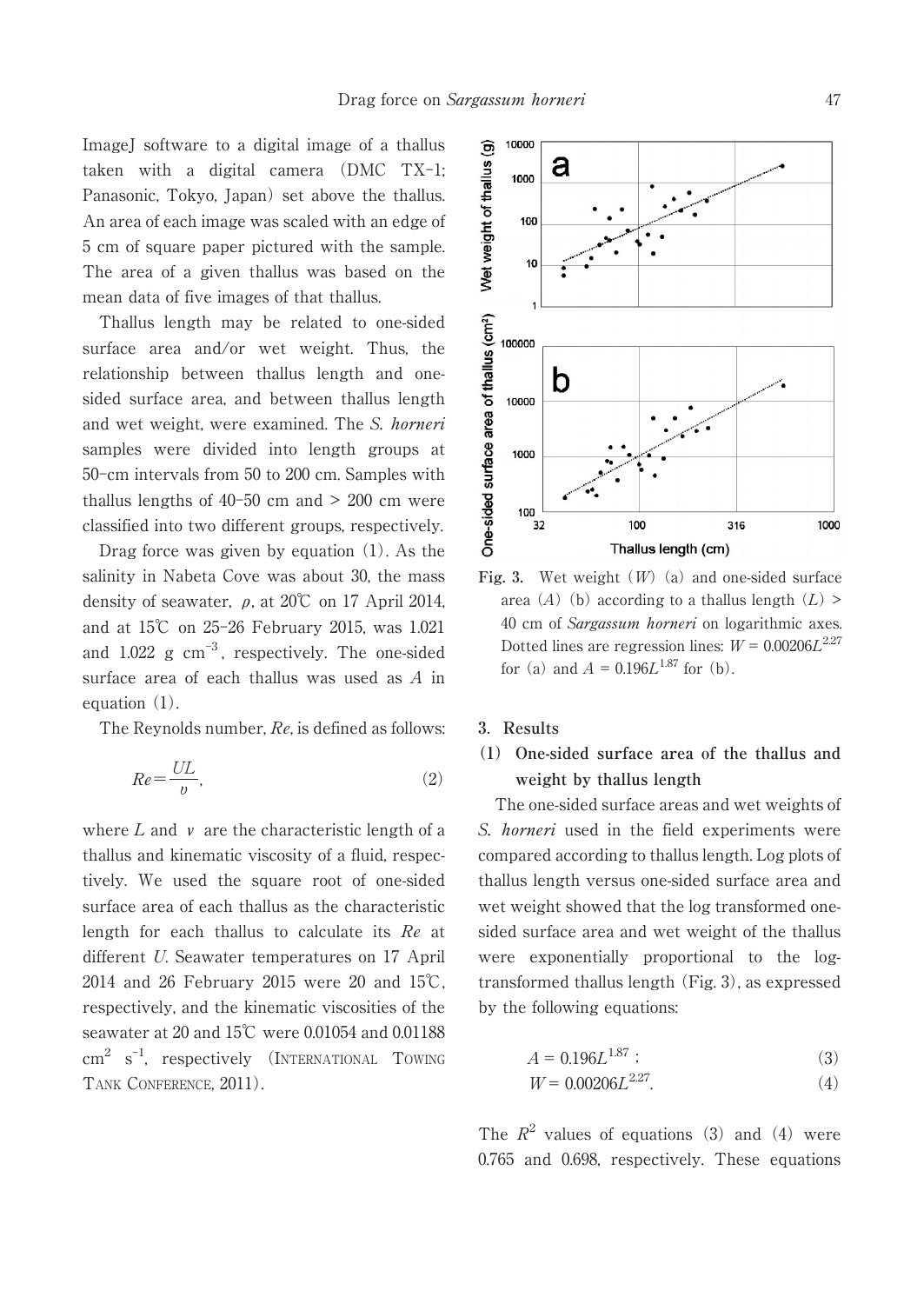

**Fig. 4.** Drag force (Fd) versus unidirectional flow speed for thallus lengths of *Sargassum horneri* of  $40-50$  cm  $(a)$ ,  $50-100$  cm  $(b)$ ,  $100-150$ cm  $(c)$ , 150-200 cm  $(d)$ , and 200 and 550 cm  $(e)$  on logarithmic axes. Dotted lines are regression lines:  $Fd = 0.567U^{1.69}$  for (a),  $Fd = 0.917U^{1.62}$ for (b),  $Fd = 1.252U^{1.64}$  for (c),  $Fd = 1.623U^{1.54}$  for (d), and  $Fd = 3.352$  $U^{1.31}$  for (e).

indicate that the one-sided surface area and wet weight of the thallus were roughly proportional to the square of thallus length suggesting S. horneri is relatively flat rather than cubic.

## **(2) Drag force exerted on S. horneri classified by thallus length group**

Drag force increased with thallus length (Fig. 4), particularly at the higher speed of  $3-4$  m s<sup>-1</sup> . The drag forces on samples were in the range of 0.2 and 15 N at flow speeds of 0.5-3 m  $s^{-1}$ . The drag force of samples with 40-50 cm long thalli were usually  $\leq 5$  N, except for a few samples at flow speeds  $> 3 \text{ m s}^{-1}$ . The drag forces on samples with 50-100 cm long thalli were < 15 N, whereas most in the long thallus group  $> 100$  cm were  $<$ 20 N at maximum flow speeds. The drag forces on all samples were < 5 N at low flow speeds, and those during intermediate flow speeds were < 15 N. The drag forces on a few samples were > 30 N during the maximum flow speed (Fig. 4). Log plots of  $U$ and Fd produced exponential approximations depending on thallus length, as follows:

$$
Fd = 0.567U^{1.69},\tag{5}
$$

for thalli with lengths of 40-50 cm (n = 10;  $R^2 = 0.966$ );

$$
Fd = 0.917U^{1.62},\tag{6}
$$

for thalli with lengths of 50-100 cm (n = 85;  $R^2 = 0.783$ );

$$
Fd = 1.252U^{1.64},\tag{7}
$$

for thalli with lengths of 100-150 cm (n = 31;  $R^2$  =

0.924);

$$
Fd = 1.623U^{1.54},\tag{8}
$$

for thalli with lengths of 150-200 cm ( $n = 36$ ;  $R^2 =$  $0.752$ ;

$$
Fd = 3.352U^{1.31},\tag{9}
$$

for thalli with lengths  $> 200$  cm (n = 24;  $R^2$  = 0.846). Equations (5-9) show that drag force was roughly proportional to the flow speed  $3/2$ .

#### **(3) Drag coefficient by Reynolds number**

The drag coefficient decreased from 0.1 at a Reynolds number of  $10^4$  to 0.01 at a Reynolds number of  $10^6$  (Fig. 5). The drag coefficient of thalli > 40 cm under Reynolds numbers of  $10^4$ - $10^6$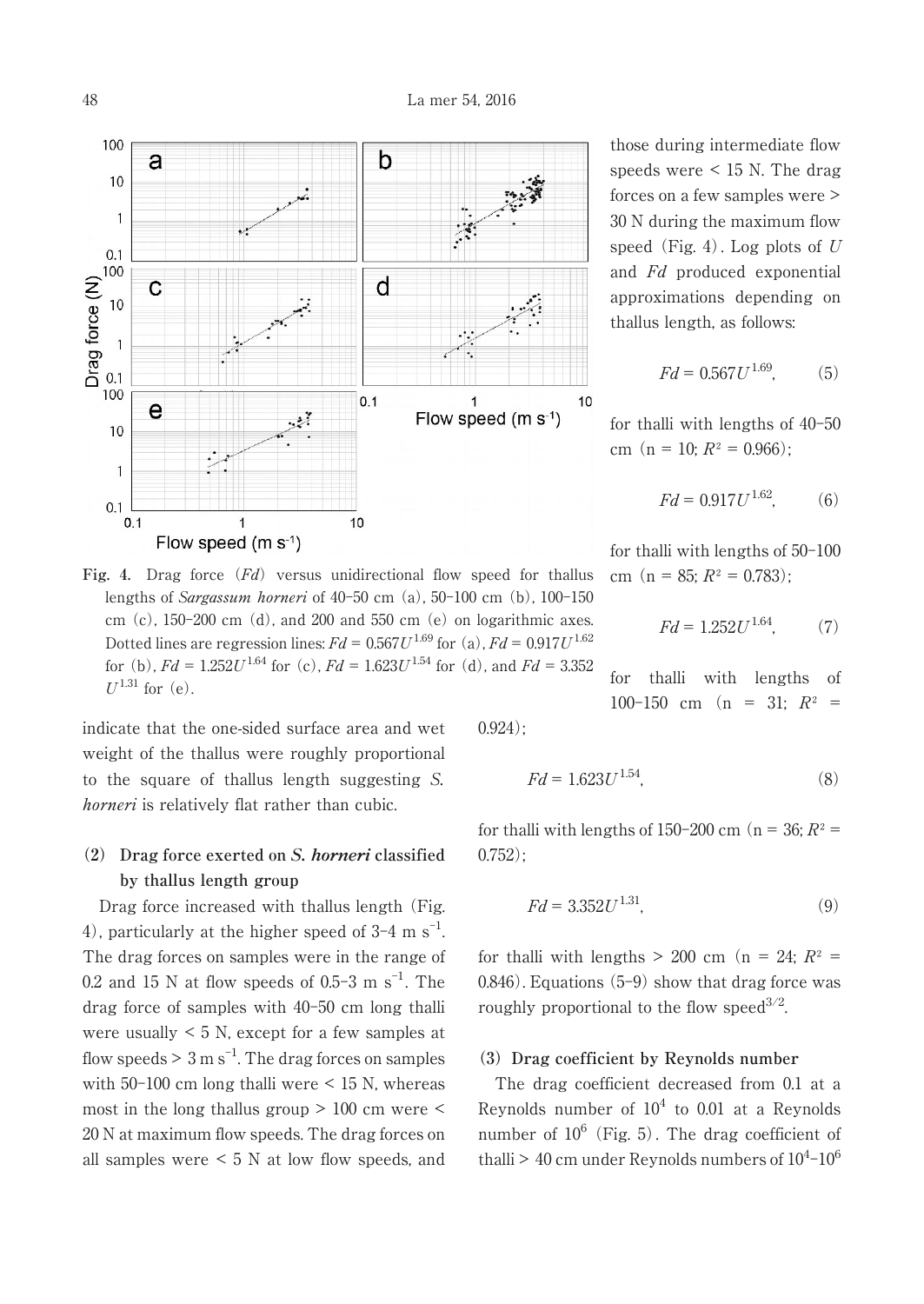

**Fig. 5.** Drag coefficient (Cd) versus Reynolds number for all Sargassum horneri thalli used in the experiments. Thin and thick lines are the regression lines determined in this study, expressed as  $Cd = 18.295$   $Re^{-0.571}$  and those of Sugawara *et al.*  $(2003)$ , who studied the relationship between  $Cd$ and the Reynolds number of the brown seaweeds Ecklonia cava Kjellman in Kjellman et Petersen and Eisenia bicyclis (Kjellman) Setchell, expressed as  $Cd = 2358 \, Re^{-0.85}$ .

was expressed as follows:

$$
Cd = 18.295 \, Re^{-0.571}.\tag{10}
$$

Equation (10)  $(R^2 = 0.651; n = 186)$  indicates that Cd is roughly proportional to  $Re^{-1/2}$ .

### **4. Discussion**

The drag force exerted on a fixed organism under steady flow conditions consists of skin friction drag between the fluid and surface of the organism, and pressure drag, which is generated by the difference in pressure on the upstream versus downstream side of the organism (KOEHL, 1977). CHARTERS et al.  $(1969)$  calculated the relative effects of skin friction and pressure drag on brown seaweed, Eisenia arborea Areschoug, and reported that the overwhelming proportion of drag on the seaweed was due to pressure drag. Pressure drag force is a bulk force that dislodges the thallus from the substrate under a high Reynolds number (e.g. CARRINGTON, 1990; DUDGEON and JOHNSON, 1992). Thus, the drag force on S. *horneri* with a thallus  $> 40$  cm under a steady flow speed of  $0.5$ –4 m s<sup>–1</sup> is mainly pressure drag force.

High flexibility is typical of seaweeds several meters in length, which protects them in strong wave environments (GAYLORD and DENNY, 1997). If the seaweed is sufficiently long and flexible, it can move with the flow as the wave passes. As S. horneri is long and flexible, it employs this strategy for protection against strong, high speed waves that exert a high drag force. The drag coefficient, Cd, is also decreased as flow speeds increase, for the same reason (BOLLER and CARRINGTON, 2007; MARTONE et al., 2012). This indicates that Cd is decreased as the Reynolds number increases due to water flow.

The drag coefficients of marine organisms are decreased gradually when the Reynolds number increases in the range  $10^4$ – $10^6$  during steady flow (VOGEL , 1981). The present study also showed that the Cd of S. horneri was decreased with as the Reynolds number increased within this range. Previous studies reported that the drag coefficients of several small kelps, at a Reynolds number of  $10^6$  and under high flow speed conditions, were  $0.01-0.05$ , such as a  $Cd$  of  $0.02$ for Egregia menziesii (Turner) Areschoug (FRIEDLAND and DENNY, 1995), 0.02 and 0.04 for E. isenia arborea and Pterogophora californica Ruprecht (CARRINGTON, 1990), and 0.05 and 0.04 for Pelvetia fastigiata (J. Agardh) De Toni. On the other hand, the  $Cd$  of M. pyrifera, which has long stipes, was 0.001 (GAYLORD and DENNY , 1997). SUGAWARA et al. (1998) measured the Cd of Ecklonia cava Kjellman in Kjellman et Petersen and Eisenia bicyclis (Kjellman) Setchell, and determined the relationship between Cd and Reynolds number (Fig. 5). These seaweeds have solid stipes and hard fronds. Thus, the Cd of Ec. cava is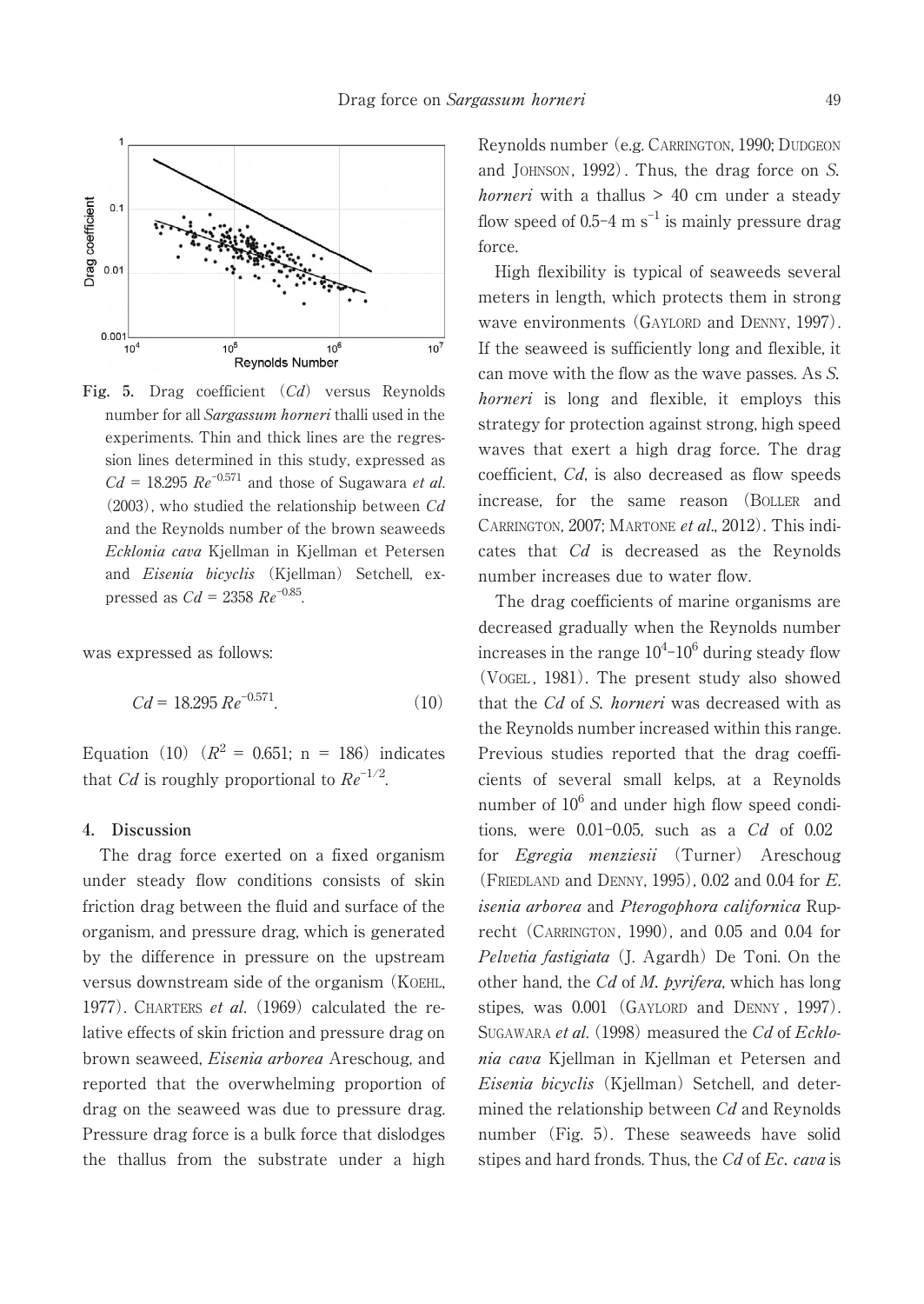greater than that of S. horneri. Therefore, it is reasonable that the Cd of S. horneri was decreased to 0.002 at a higher Reynolds number of  $10^6$ . Regressing the Cd with Reynolds number was expressed with equation  $(10)$ , where the Cd is roughly proportional to  $Re^{-1/2}$ .

Thallus length is important to determine the drag force on a seaweed, because the length of seaweeds is related to surface area (e.g. BETTIGNIES et al., 2013; DEMES et al., 2013). As the thallus length of seaweeds increases, so does their surface area, which eventually influences the drag force (DEMES et al., 2013). Therefore, S. horneri thalli length is an important drag force parameter because the surface areas of S. horneri thalli are proportional to the thallus length squared.

NEUSHUL et al. (1967) measured the pull exerted by currents on *Macrocystis* plants, after severing the plants from the bottom, by attaching one end of a spring scale to the basal dichotomy of the plant and the other end to the bottom. When one individual of *M. pyrifera* with 38 stipes moved by the wave surges, the spring scale showed a tension force of  $\sim 90$  N at a water flow speed of  $\sim$ 0.1 m s<sup>-1</sup> under conditions of moderate wave surge. On the other hand, S. horneri with a thallus  $> 2$  m pulled with around 30 N by a high water flow speed of 4 m  $s^{-1}$ . S. *horneri* have flexible laterals, so they can change the shape and angle between the thallus and the water flow direction under high flow speed conditions to avoid breakage of a stipe or lateral, and dislodgement of the holdfast.

Drag force was roughly proportional to flow speed<sup>3/2</sup>, although equation (1) shows that drag force is proportional to flow speed<sup>2</sup>. This is explained by the dependence of  $Cd$  on flow speed. Cd was roughly proportional to the flow speed<sup>-1/2</sup> as indicated in equation (10).

$$
Cd \quad \propto Re^{-1/2}.\tag{11}
$$

Substituting U for  $Re$  based on equation  $(2)$ , equation (11) is transformed as follows:

$$
Cd \quad \propto U^{-1/2}.\tag{12}
$$

When equation  $(12)$  is substituted for *Cd*, equation (1) is transformed as follows:

$$
Fd \quad \propto u^{3/2}.\tag{13}
$$

Equation (13) roughly corresponds to equations (5-9). It demonstrates the validity of Morison's equation in this experiment.

The Cd of S. horneri obtained in the present study can be used to estimate drag force in a storm. If the maximum water flow speed due to a storm wave is known, the drag force on S. horneri can be estimated using water flow speed. If the attachment strength of the S. horneri holdfast is known, the estimated forces can be compared according to attachment strength to verify whether the holdfast is detached by the drag force.

### **Acknowledgements**

The authors thank to Mr. Yasutaka TSUCHIYA, Hideo SHINAGAWA and Toshihiko SATO of Shimoda Marine Research Center of Tsukuba University for their helps to field experiments. The first author thanks to Ministry of Education, Culture, Science and Sports of Japan (MEXT) for giving him Japanese Government (Monbukagakusho) Scholarship. This study was supported by Grantin-Aid for Scientific Research (A), No. 22255010 from Japan Society for the Promotion of Science and Japanese Association of Marine Biology (JAMBIO) of Shimoda Marine Research Center, Tsukuba University. The authors appreciate two anonymous reviewers' constructive comments to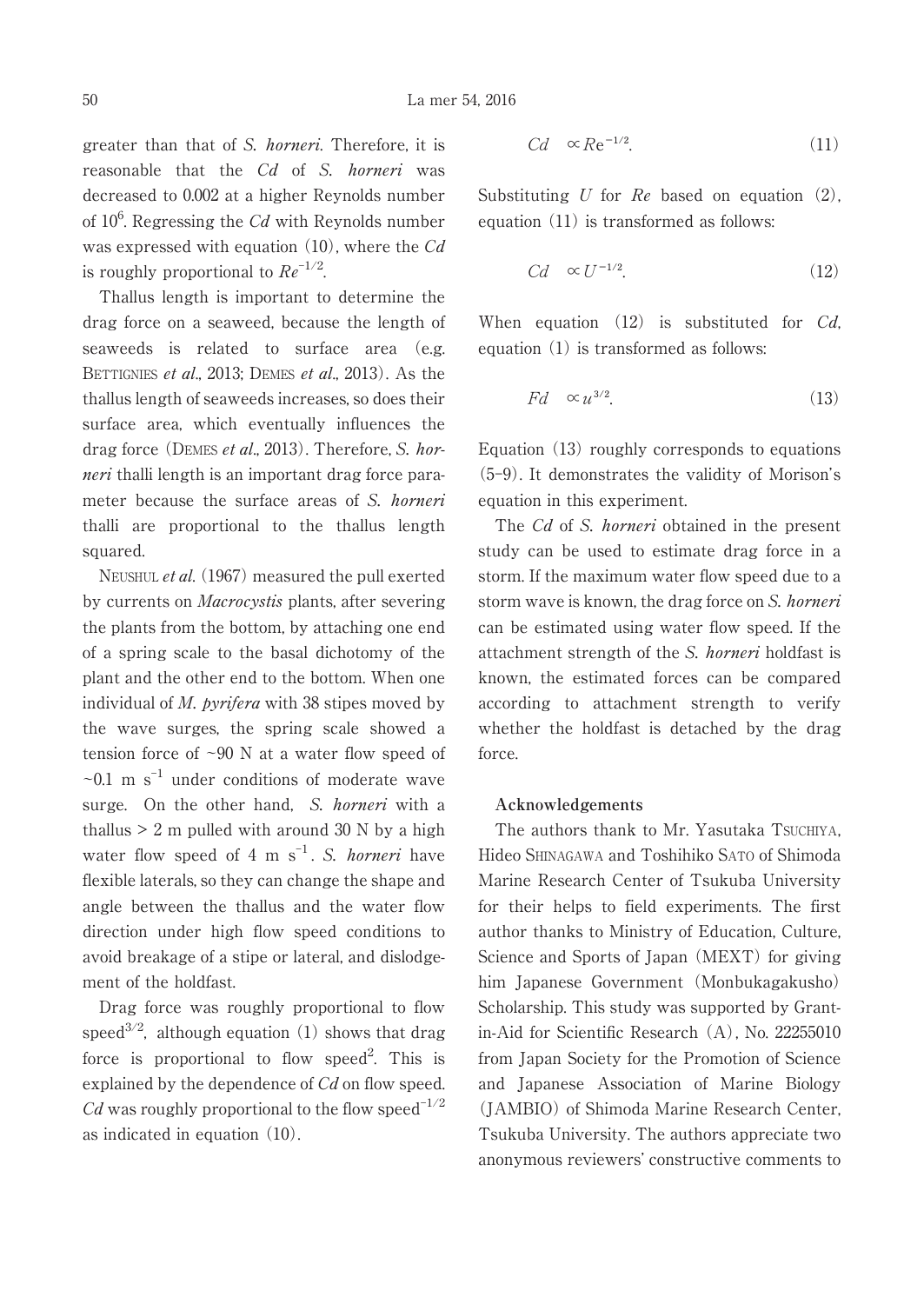ameliorate this article. Finally, the authors thank to Drs. Shuji SASA , Masayasu HAMANA , Shuhei SAWAYAMA and Takayoshi OHTAKI, and Mr. Hideki MURATA of Laboratory of Behavior, Ecology and Observation Systems, Atmosphere and Ocean Research Institute, The University of Tokyo, who helped the field experiments and encouraged the authors throughout the study.

#### **References**

- ABé, H., T. KOMATSU, Y. KOKUBU, N. MOHAMMAD, E. A. ROTHäUSLER , H. SHISHIDO , S. YOSHIZAWA and T. AJISAKA (2013): Invertebrate fauna associated with floating Sargassum horneri (Fucales: Sargassaceae) in the East China Sea. Species Diversity, 18, 75-85.
- BETTIGNIES , T. and T. WERNBERG (2013): Size, not morphology, determines hydrodynamic performance of a kelp during peak flow. Marine Biology, **160**, 843-851.
- BOLLER, M. L. and E. CARRINGTON (2007): Interspecific comparison of hydrodynamic performance and structural properties among intertidal macroalgae. Journal of Experimental Biology., **210**, 1874-1884.
- CARRINGTON, E. (1990): Drag and dislodgment of an intertidal macroalga: consequences of morphological variation in Mastocarpus papillatus Kutzing. Journal of Experimental Marine Biology and Ecology, **139**, 185-200.
- CHARTERS, A. C., M. NEUSHUL and C. Barilotti (1969): The functional morphology of *Eisenia arborea*. Proceedings of the International Seaweed Symposium, **6**, 89-105.
- CHO, S. H., J. G. MYOUNG, J. M. KIM and J. H. LEE (2001): Fish fauna associated with drifting seaweed in the coastal area of Tongyeong. Korea. Transactions of the American Fisheries Society, **130**, 1190-1202.
- DEMES, K. W., C. D. G. HARLEY, L. M. ANDERSON and E. CARRINGTON (2013): Shifts in morphological and mechanical traits compensate for performance costs of reproduction in a wave-swept seaweed. Journal of Ecology., **101**, 963-970.
- DUDGEON, S. R. and S. A. JOHNSON (1992): Thick vs thin: thallus morphology and tissue mechanics influence differential drag and dislodgement of two co-dominant seaweeds. Journal of Experimental Biology, **165**, 23-43.
- FRIEDLAND, M. T. and M. W. DENNY (1995): Surviving hydrodynamic forces in a wave-swept environment: consequences of morphology in the feather boa kelp, Egregia menziesii (Turner). Journal of Experimental Marine Biology and Ecology, **190**, 109-133.
- FUSE, S. (1962): The animal community in the Sargassum belt. Physiology and Ecology, **11**, 23-45. (in Japanese with English abstract).
- GAYLORD , B. and M. W. DENNY (1997): Flow and flexibility - I. Effects of size, shape and stiffness in determining wave forces on the stipitate kelps Eisenia arborea and Pterygophora californica. Journal of Experimental Biology, **200**, 3141-3164.
- HASEGAWA, H. (1999): Wave force through seaweeds on cover layer materials of artificial seaweed bed. Doboku Gakkai Ronbunshu, **1999** (621), 153-165. (in Japanese)
- IKEHARA, K. (1987): Sargassum (Sargassum fulvellum and S. horneri) as a food in the coast of Japan Sea. Japanese Journal of Phycology, **35**, 233-234.
- IKEHARA , K. and O. SANO (1986): Distribution and species composition of floating seaweeds collected in the Sado Straights of the Japan Sea. Bulletin of Japan Sea Regional Fisheries Research Laboratory, **36**, 59-75. (in Japanese with English abstract).
- INTERNATIONAL TOWING TANK CONFERENCE (2011): Recommended procedures: fresh water and seawater properties. Laboratório de Tecnologia Oceânica, Rio de Janeiro, 45pp. http://www.labocean o.coppe.ufrj.br/ ittc2011/ documents/ 2011/pdf% 20Procedures%202011/7.5-02-01-03.pdf
- KOEHL, M. A. R. (1977): Effects of sea anemones on the flow gorces they encounter. Journal of Experimental Biology, **69**, 87-105.
- KOMATSU T. (1985): Temporal fluctuations of water temperature in a Sargassum forest. Journal of Oceanographical Scoiety of Japan, **41**, 235-243.
- KOMATSU T. (1989): Day-night reversion in the hori-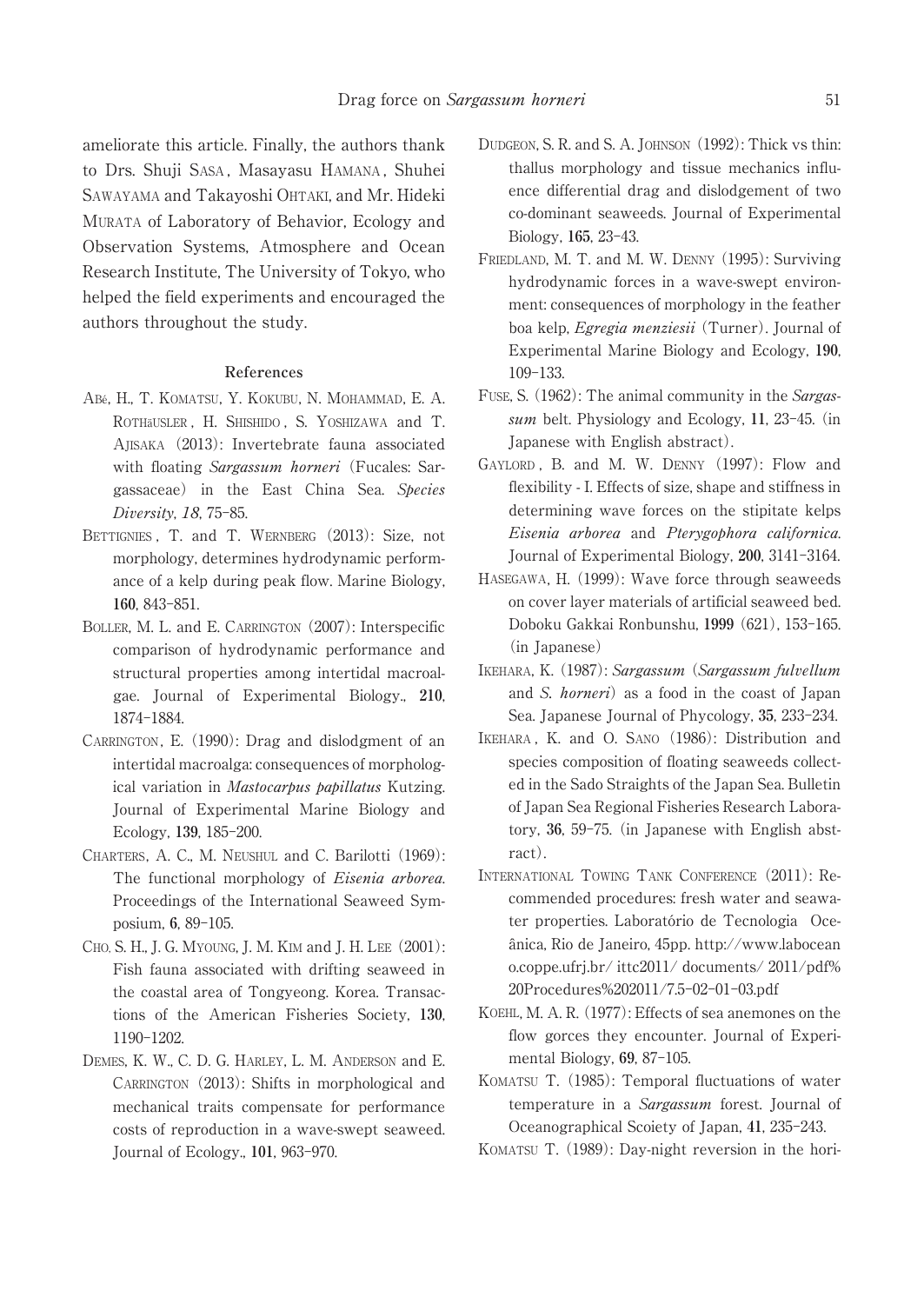zontal distributions of dissolved oxygen content and pH in a Sargassum forest. Journal of Oceanographical Society of Japan, **45**, 106-115

- KOMATSU, T. and H. KAWAI (1986): Diurnal changes of pH distributions and the cascading of shore water in a *Sargassum* forest. Journal of Oceanographical Society of Japan, **42**, 447-458.
- KOMATSU, T. and S. MURAKAMI (1994): Influence of a Sargassum forest on the spatial distribution of water flow. Fisheries Oceanography, **3**, 256-266.
- KOMATSU T., H. ARIYAMA , H. NAKAHARA and W. SAKAMOTO (1982): Spatial and temporal distributions of water temperature in a Sargassum forest. Journal of the Oceanographical Society of Japan, **38**, 63-72.
- KOMATSU, T., M. FUKUDA, A. MIKAMI, S. MIZUNO, A. KANTACHUMPOO , H. TANOUE and M. KAWAMIYA (2014a): Possible change in distribution of seaweed, Sargassum horneri, in northeast Asia under A2 scenario of global warming and consequent effect on some fish. Marine Pollution Bulletin, **85**, 317-324.
- KOMATSU, T., H. KAWAI and W. SAKAMOTO (1990): Influences of Sargassum forests on marine environments. Bulletin on Coastal Oceanography, **27**, 115-126. (in Japanese with English abstract)
- KOMATSU, T., A. MIKAMI, T. AJISAKA, S. UWAI, M. AOKI, K. TANAKA, M. FUKUDA, Y. KOKUBU, K. TANAKA, Y. MICHIDA and T. SUGIMOTO (2009): Ecological characteristics of drifting seaweed rafts composed of Sargassum Species. Bulletin on Coastal Oceanography, **46**, 127-136. (in Japanese with English abstract)
- KOMATSU, T., S. MIZUNO, N. ALABSI, A. KANTACHUMPOO, K. TANAKA , A. MORIMOTO , S-T. HSIAO , E. A. ROTHÄUSLER, H. SHISHIDOU, M. AOKI and T. AJISAKA (2014b): Unusual distribution of floating seaweeds in the East China Sea in the early spring of 2012. Journal of Applied Phycology, **26** (2), 1169-1179.
- KOMATSU, T., S. MURAKAMI and H. KAWAI (1994): Some features of jump of water temperature in a Sargassum forest. Journal of Oceanography, **52**, 109-124.
- KOMATSU, T., K. TATSUKAWA, J. B. FILIPPI., T. SAGAWA, D.

MATSUNAGA, A. MIKAMI, K. ISHIDA, T. AJISAKA, K. TANAKA, M. AOKI, W. D. WANG, F. I. , LIU, S. Y. ZHANG , M. D. ZHOU and T. SUGIMOTO (2007): Distribution of drifting seaweeds in eastern East China Sea. Journal of Marine Systems, **67** (3-4), 245-252.

- MARTONE, P. T., L. KOST and M. BOLLER (2012): Drag reduction in wave-swept macroalgae: alternative strategies and new predictions. American Journal of Botany, **99**, 806-815.
- MIZUNO, S., T. AJISAKA, S. LAHBIB, Y. KOKUBU, M. N. ALABSI and T. KOMATSU (2014): Spatial distributions of floating seaweeds in the East China Sea from late winter to early spring. Journal of Applied Phycology, **26**, 1159-1167.
- NEUSHUL, M., W. D. CLARKE and D. W. BROWN (1967): Subtidal plant and animal communities of the southern California islands. In Proceedings of the Symposium on the Biology of California Islands. R. N. PHILBRICK (ed.), Santa Barbara Botanic Garden, Santa Barbara, California. p. 37-55.
- SENTA T. (1986): Mechanism that juvenile fishes accompany drifting seaweeds. Kaiyo Monthly, **18**, 712-718. (in Japanese)
- SUGAWARA, A., M. SETO and T. KOMATSU (1998): Study on the Zonation of Macro Algae: vertical distribution and current environments in Eisenia bicyclis Setchell and Ecklonia cava Kjellman. Proceedings of Civil Engineering in the Ocean. **14**, 29-34. (in Japanese with English abstract)
- THIEL, M. and GUTOW L. (2005): The ecology of rafting in the marine environment - I - The floating substrata. Oceanography and Marine Biolology: Annual Review, **42**, 181-263.
- UTTER, B. and M. DENNY (1996): Wave-induced forces on the giant kelp Macrocystis pyrifera (Agardh): field test of a computational model. Journal of Experimental Biology, **199**, 2645-2654.
- UMEZAKI, I. (1984): Distributions of genus Sargassum (subgenus Bactrophycus) along the coasts of Japan, Otsuchi Marine Research Center, Ocean Research Institute, The University of Tokyo, **10**, 70-76. (in Japanese)
- VOGEL, S. (1981): Life in moving fluids: the physical biology of flow. Princeton University Press,